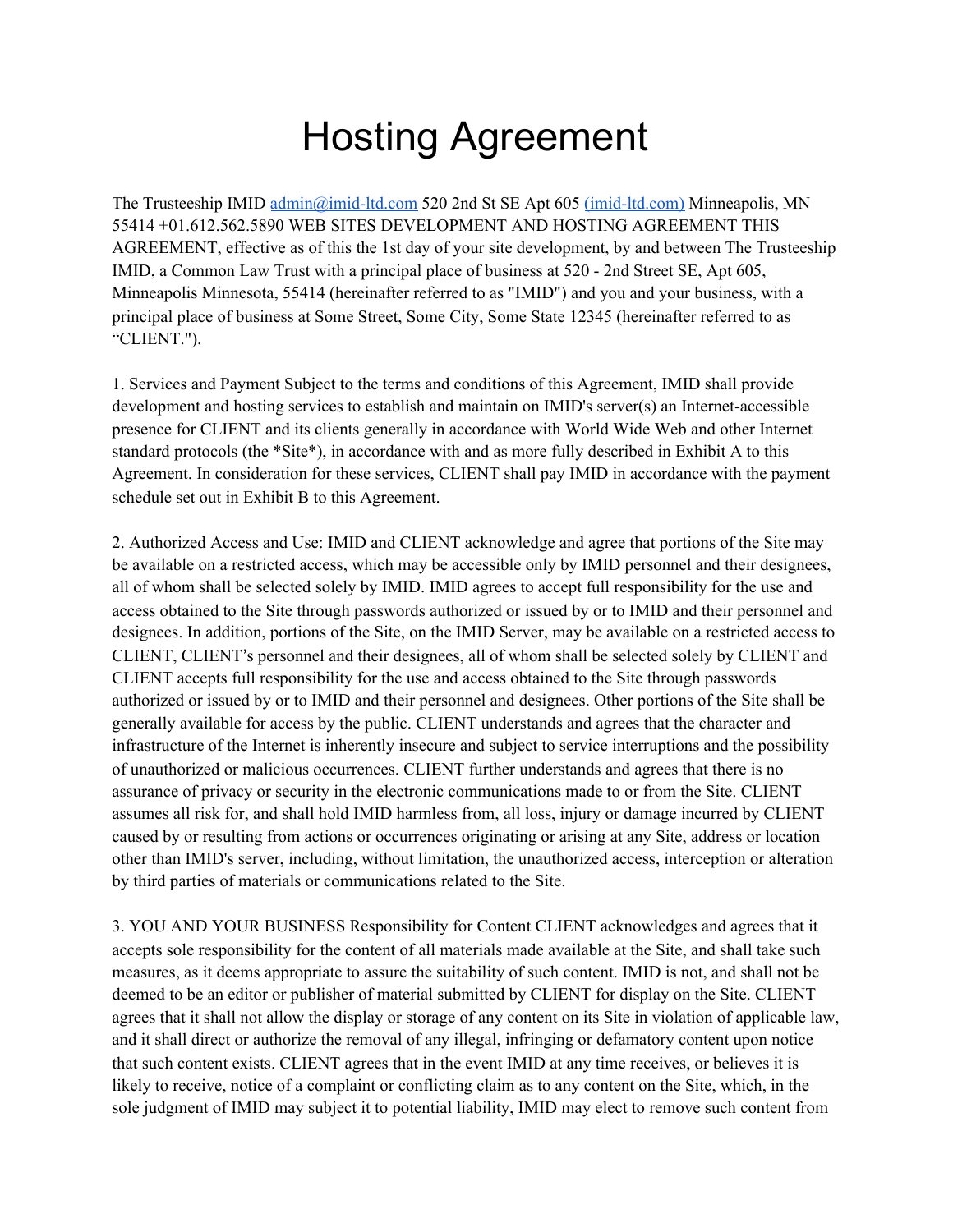the Site until the complaint or claim is resolved or IMID determines that such potential liability no longer exists; provided that, IMID provides notice to CLIENT prior to removal if practical, or in any event within two (2) business days after removal, including the nature and subject matter of the complaint or claim. CLIENT agrees to cooperate with IMID in the investigation and resolution of any such complaint or claim. CLIENT agrees to indemnify and hold harmless IMID in the event that any legal action taken against IMID is as a result of the publication of any material on CLIENT's Site. CLIENT shall assume all costs for any litigation and/or settlement. CLIENT may control the defense to any action, but cannot engage in any settlement without receiving written permission from IMID.

4. Property Rights CLIENT shall retain all property rights in all content, whether textual, graphical or other material, that it provides for access on the Site. IMID shall retain all property rights in all content, whether textual, graphical or other material, that it provides or develops for the Site, including the design, sequence and organization of the Site and all programming techniques, database engines, server software and tools used to assist in the development, management or use of the Site unless otherwise agreed upon in any and all written agreements. During the term of this Agreement and subject to the terms herein, CLIENT and IMID each grants the other a nonexclusive, non transferable license to use, display, copy and modify all textual and graphical content provided for access on the Site, and all scripts and other programming techniques, so long as such material remains on the Site located solely on IMID's designated server or as otherwise authorized by IMID or agreed upon in writing by both parties.

5. CLIENT Responsibilities CLIENT shall be responsible for providing, or making suitable arrangements with others to provide IMID with content to be displayed on the Site, in electronic format, as identified in Exhibit A. CLIENT shall designate an individual as Site Coordinator to serve as principal contact and facilitator with IMID on issues related to Site development, maintenance and content. IMID shall be entitled to rely on information and instructions provided by the Site Coordinator as accurate and authoritative.

6. Warranty of Rights CLIENT represents and warrants that it has all rights in or to any textual information, graphical content or other material it provides to IMID sufficient for such information, content material to be made available on the Site and that use or availability of such information or content on the Site will not infringe any right of any third person, including the rights of privacy and publicity. CLIENT agrees to indemnify and hold harmless IMID in the event that any legal action is taken against IMID as a result of the publication of any material on CLIENT's Site. CLIENT shall assume all costs for any litigation and/or settlement. CLIENT may control the defense to any action, but cannot engage in any settlement without receiving written permission from IMID. Hosting Agreement Page 1-5

7. Disclaimer of Warranty IMID disclaims all warranty, liability or injury resulting from loss of data, response delays, non- deliveries, service interruptions, unauthorized or illegal access or inaccurate or incomplete data or information. IMID is not responsible for, and makes no warranty regarding, the amount or frequency of accesses or visits to the Site or the level of benefits or results obtained. IMID will use reasonable efforts under the circumstances to insure the integrity and security of the system, within the capabilities of the hardware and software utilized, and to report any unauthorized access or data problems to the CLIENT of which it becomes aware. EXCEPT AS STATED IN THIS PARAGRAPH, IMID DISCLAIMS ALL WARRANTIES, EXPRESS OR IMPLIED, INCLUDING ANY WARRANTY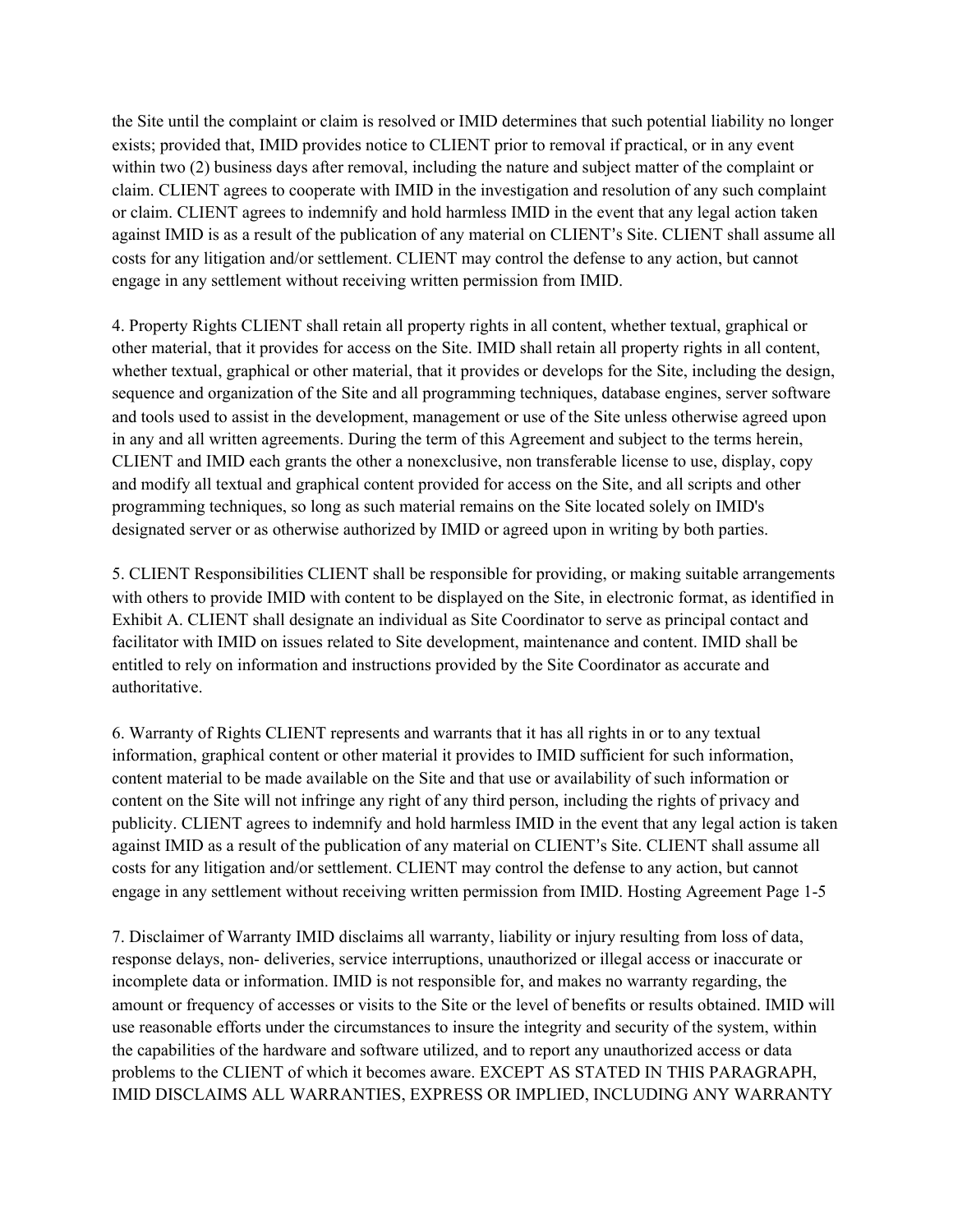## OF MERCHANTABILITY OR FITNESS FOR A PARTICULAR PURPOSE, AS TO ALL PRODUCTS AND SERVICES AND ALL USAGE OF THE SITE.

8. Indemnity The CLIENT will indemnify IMID and hold it harmless from all liabilities, damages, costs or injury incurred as a result of or related to IMID making available on the Site any textual information or graphical content provided, contributed or otherwise made available by the CLIENT, its personnel or others obtaining access to the Site.

9. Confidentiality Each Party acknowledges that in the course of performance under this Agreement, it will or may be exposed to valuable confidential and trade secret information of the other Party, which may include information about business operations and methods, financial data, sales and pricing levels, and technical information, including source code and programming techniques. Each Party agrees to treat all such information as confidential and to use reasonable care (the same being not less than that employed to protect its own highly confidential and proprietary information) to safeguard such information and to prevent the unauthorized use or disclosure thereof to third parties during and after the term of this Agreement. Each Party shall disclose or give access to such information only to such of its personnel having a need-to-know in connection with performance under this Agreement and for use in connection therewith. Each Party will advise its personnel having access to such information of the confidential and proprietary nature thereof. Each Party will return all such proprietary or confidential information to the other Party upon the termination of this Agreement.

10. Terms and Termination This Agreement shall remain in full force and effect for a period of one year from the date of execution, unless terminated earlier in accordance with this Agreement. Following expiration of the initial term, this Agreement shall automatically renew for subsequent additional terms of one year each, unless either party shall give written notice of termination at least sixty (60) days prior to the end of any term. Either party may terminate this Agreement upon material breach by the other party of its obligations herein by giving fifteen (15) days written notice of the nature of the breach to the other party; provided that, the breaching party has not cured the breach within the fifteen day period.

11. Assignment CLIENT shall not assign or transfer its interest in this Agreement nor assign to any person or entity without the prior written consent of IMID. Any purported attempt to do so shall be void and shall be deemed a material breach of this Agreement. The covenants and agreements contained herein shall apply to, and insure to the benefit of and be binding upon the Parties permitted assigns and successors in interest.

12. Governing Law and Dispute Resolution This Agreement shall be construed and governed in accordance with the laws of the State of Minnesota excluding its conflict of laws provisions. Any disputes under this Agreement shall be heard in a court of competent jurisdiction in the State of Minnesota. Except for injunctive relief, the Parties agree that, prior to filing any legal action or proceeding, they shall in good faith attempt to resolve any dispute related to this Agreement by scheduling and participating in a conference facilitated by a neutral mediator.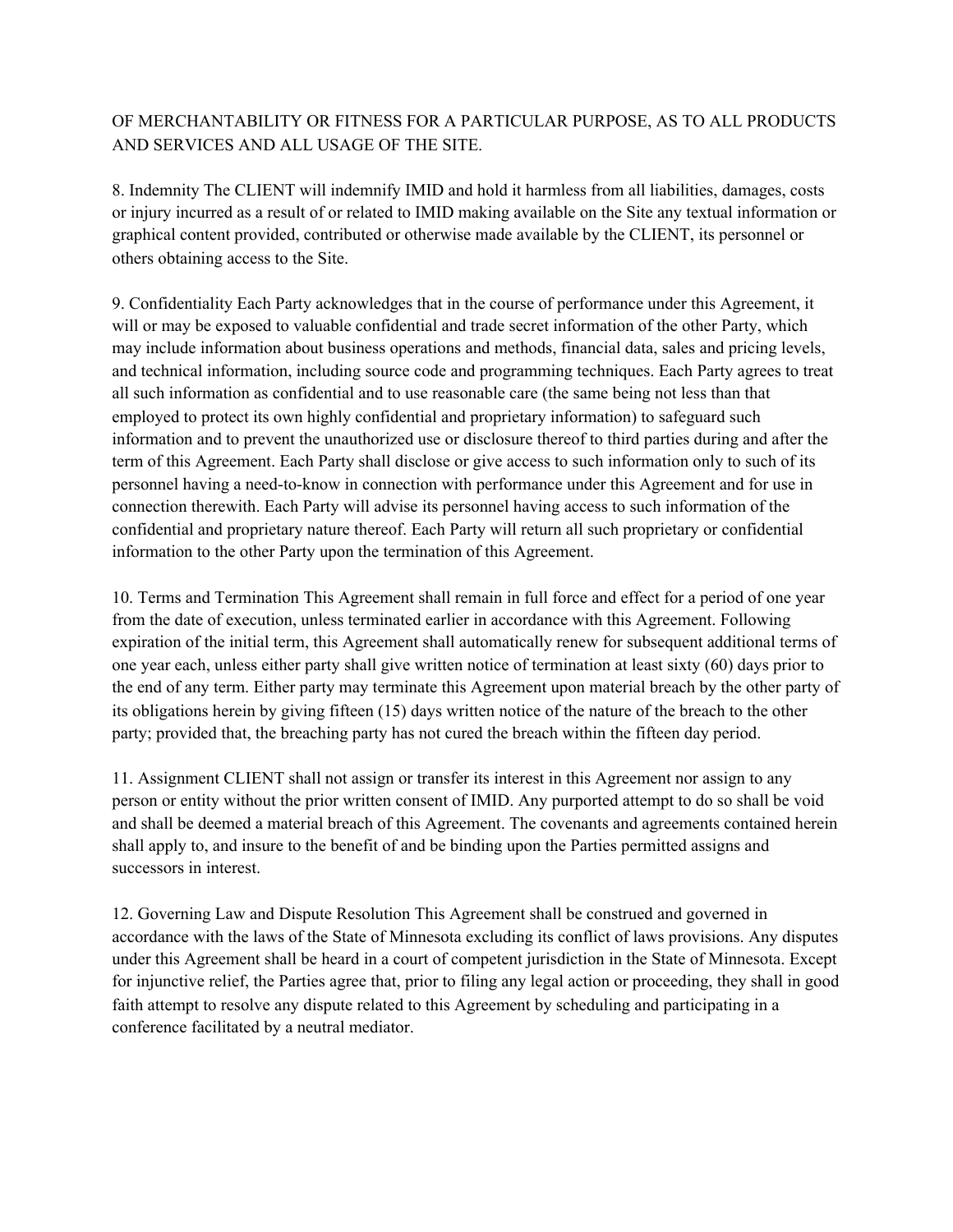13. Sever-ability If any provision contained herein is held to be unenforceable by a court of law or equity, this Agreement shall be construed as if such provision did not exist, and the un-enforceability of such provision shall not in any way affect the enforceability of any other provision of this Agreement.

14. Force Majeure Any delay in or failure of performance of IMID shall not constitute a default under this Agreement or give rise to any claim for damages to the extent such delay or failure of performance is caused by circumstances beyond reasonable control of IMID, including but not limited to, acts of God, fire, flood, explosion, war, strikes or other concerted work interruptions, inability to obtain material, equipment or transportation, breakage or failure of equipment or apparatus, or loss of any necessary utility. The time for performance so delayed will be deemed extended for the period of such delay.

15. Waiver The failure to enforce or the waiver by IMID of any default or breach of CLIENT on any one occasion shall not be considered or deemed to be a waiver or limitation on enforcement on any other occasion of the same or any other or further default or breach.

16. Notices All notices required by this Agreement or other communications to either party by the other shall be deemed given when made in writing and sent by overnight courier company providing proof of delivery, addressed as follows: The Trusteeship IMID, 520 2nd St SE Apt 605, Minneapolis, MN 554145 To: CLIENT: See Exhibit A

17. Entire Agreement This Agreement constitutes the complete, entire and integrated Agreement between the Parties hereto. All previous representation relative thereto, either written or oral, are hereby annulled and superseded. No modification shall be binding on either party unless it shall be in writing and signed by both Parties. Hosting Agreement Page 2 of 3 No agent or affiliate of IMID shall have authority to waive or modify any provision of this Agreement or to speak for or bind IMID in any way. Paragraph headings are for the convenience of the parties only and are not to be construed as part of this Agreement. IN WITNESS WHEREOF, each of the Parties has executed this Agreement through its duly authorized representative as of the day and year set forth above.

| <b>IMID</b>              | יי ב-<br>.,  | $T_{\rm H}$<br>. ILIU - |
|--------------------------|--------------|-------------------------|
|                          |              |                         |
| $CI$ IENT $\cdot$<br>◡∸∸ | $1 - r$<br>◡ | Title:                  |

**EXHIBIT A:** Services included: The construction of CLIENT's Website, as described in attached proposal, is the scope of development referred to herein as development. The development services fee identified in Exhibit B has been calculated based on the scope of Web Sites development services identified by CLIENT. CLIENT requested modifications and additions that require effort beyond the identified project scope shall be billed in addition and at IMID's standard hourly rates. IMID will notify CLIENT in advance of undertaking effort beyond the quoted fee project scope and provide CLIENT with a cost estimate for requested modifications and additions, at which time CLIENT may withdraw its request for modification or addition without penalty or for future work in progress. Tech Support 9:00 - 5:00 PM Monday-Friday, and 11-3 on Saturday. After hours tech support is billable as per additional maintenance fees described in Exhibit B Technical support through email: any time with response to be within a 48 hour period. Availability: The Site shall be deemed accepted by CLIENT unless CLIENT